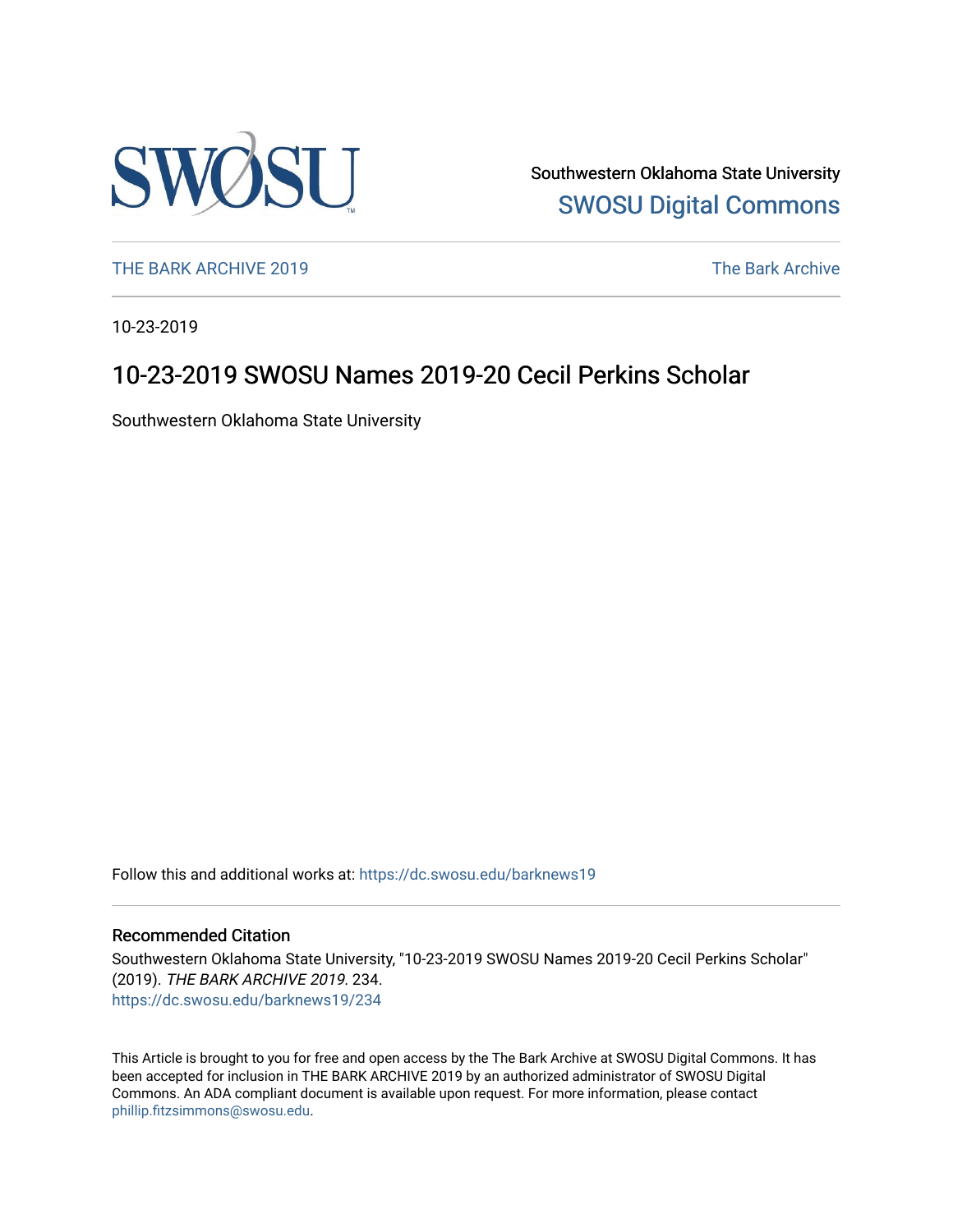

23 October, 2019

# **SWOSU Names 2019-20 Cecil Perkins Scholar**



1) Southwestern Oklahoma State University 2019-20 Cecil Perkins Scholar Chris Braggs, Jr., (center) of Oklahoma City is congratulated by (from left) SWOSU Associate Athletic Director Todd Helton, SWOSU Men's Basketball Coach Terry Evans, and Courtney Walker and Morgan Walker, both granddaughters of the late Cecil Perkins and Patti Perkins. Both Walkers are current SWOSU students. (Photo 2) Patricia L. "Patti" Perkins, wife of the late Cecil Perkins.

Southwestern Oklahoma State University (SWOSU) student Chris Braggs, Jr., of Oklahoma City has been named the 2019-20 academic year Cecil Perkins Scholar by the SWOSU Foundation, Inc., in Weatherford.

The endowed scholarship was established in honor of the late Cecil Perkins (SWOSU Class of 1960), a Roosevelt (OK) native who led the SWOSU athletic programs for over a quarter century. During his tenure as SWOSU's athletic director, his dedicated focus on student-athletes inspired the Bulldogs to win 12 national championships.

Cecil and his wife, SWOSU emeritus faculty Patricia L. "Patti" Perkins (who began instruction at SWOSU during Fall Semester 1985 and retired Summer Semester 2016), were happily married for 29 years. Cecil died in 2013, but his legend and legacy continue to live both on the SWOSU Hilltop and in the lives of hundreds of students, colleagues and friends that he touched during his life.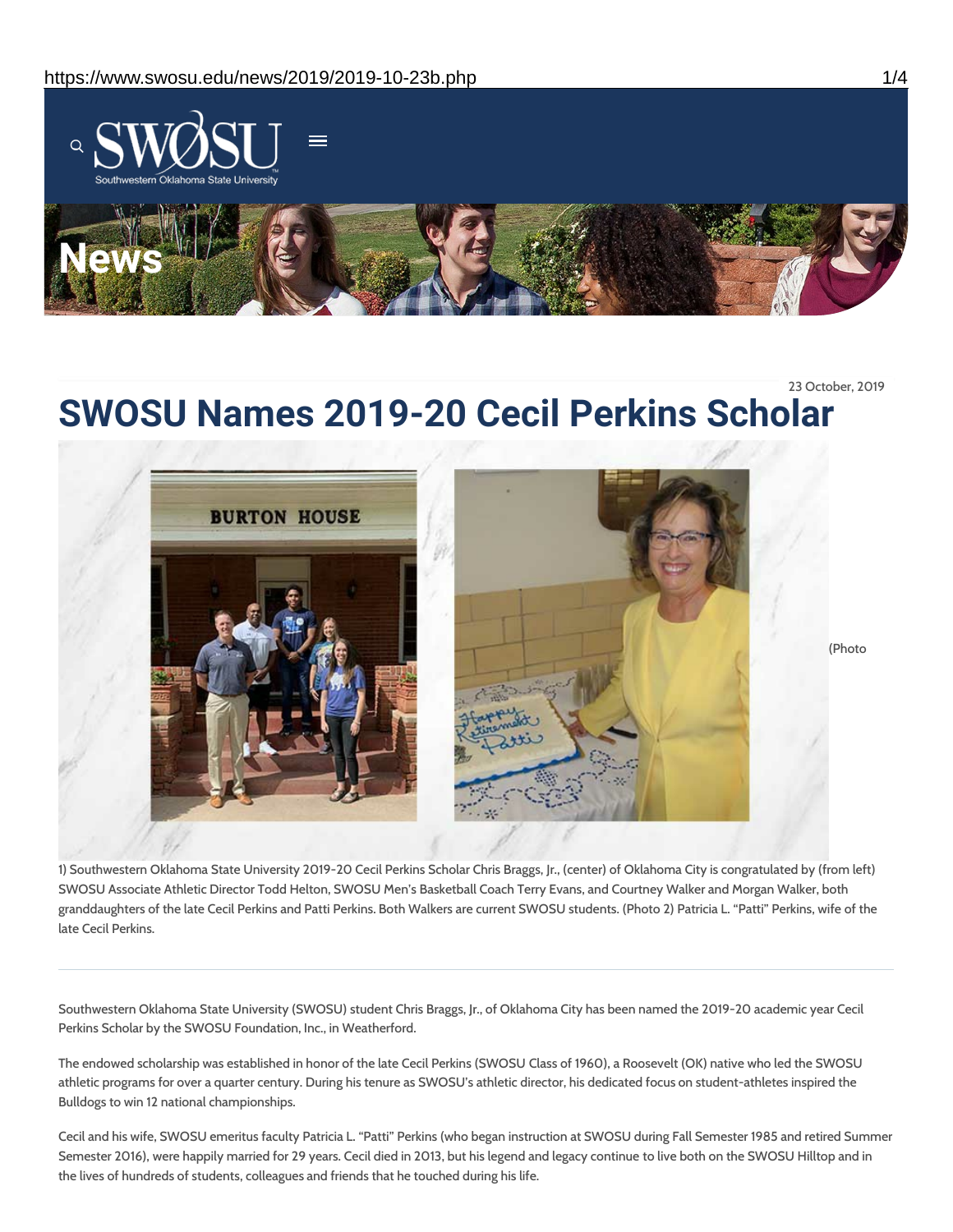### https://www.swosu.edu/news/2019/2019-10-23b.php 2/4

Patti Perkins is an alumnus of SWOSU's fellow Regional University System of Oklahoma (RUSO) institution, Northwestern Oklahoma State University (NWOSU) in Alva, having earned undergraduate and master's degrees from NWOSU in 1974 and 1976, respectively. She currently resides in Steamboat Springs, Colorado.

"The name of Cecil Perkins brings to mind the importance of fair play, positive attitude, and hard work," said SWOSU President Dr. Randy Beutler. "SWOSU is honored to partner with Patti Perkins, Chad Walker, and so many friends and family of Cecil to continue to pay tribute to our longtime athletic director's legacy of excellence here on the Hilltop!"

Braggs is a junior studying exercise science at SWOSU, where he is a member of the men's basketball team.

The Cecil Perkins Scholarship Fund is stewarded by the SWOSU Foundation, Inc. The SWOSU Foundation was established in 1977 to promote philanthropy, award scholarships and distribute funds to support the activities and programs of SWOSU. Located on the Weatherford campus in the historic Burton House, the Foundation currently stewards over \$25 million in assets for the benefit of SWOSU. For more information, please visit www.SWOSUFoundation.com.

| Academics                | D |
|--------------------------|---|
| Administration           | D |
| Alumni and Foundation    | D |
| Community                | D |
| Events                   | D |
| <b>Faculty and Staff</b> | D |
| Miscellaneous            | D |
| Sayre                    | D |
| <b>Students</b>          | D |
|                          |   |

| <b>Archive Links</b> |   |
|----------------------|---|
| 2018                 | D |
| 2019                 | D |
| 2020                 | D |
| Archive              | D |
|                      |   |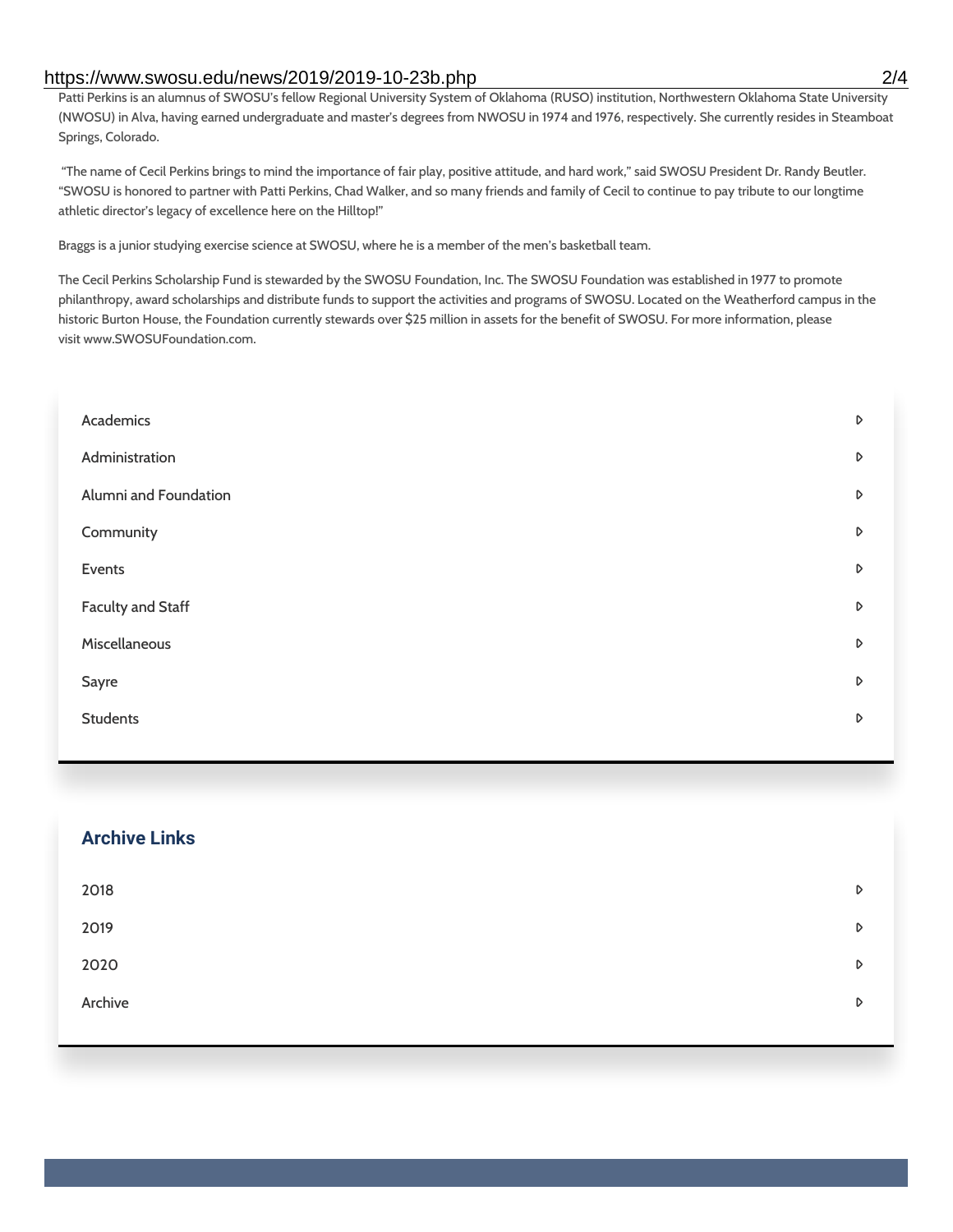### Weatherford Campus

100 Campus Drive Weatherford, OK 73096

## Sayre Campus

409 E Mississippi Ave Sayre, OK 73662

### Connect to Us

fyoth

Contact [Information](https://www.swosu.edu/about/contact.php)

[University/Facility](https://www.swosu.edu/about/operating-hours.php) Hours

[Campus](https://map.concept3d.com/?id=768#!ct/10964,10214,10213,10212,10205,10204,10203,10202,10136,10129,10128,0,31226,10130,10201,10641,0) Map

Give to [SWOSU](https://standingfirmly.com/donate)

Shop [SWOSU](https://shopswosu.merchorders.com/)



**[Directory](https://www.swosu.edu/directory/index.php)** 

[Calendar](https://eventpublisher.dudesolutions.com/swosu/)

[Apply](https://www.swosu.edu/admissions/apply-to-swosu.php)

[GoSWOSU](https://qlsso.quicklaunchsso.com/home/1267)

[Jobs@SWOSU](https://swosu.csod.com/ux/ats/careersite/1/home?c=swosu)